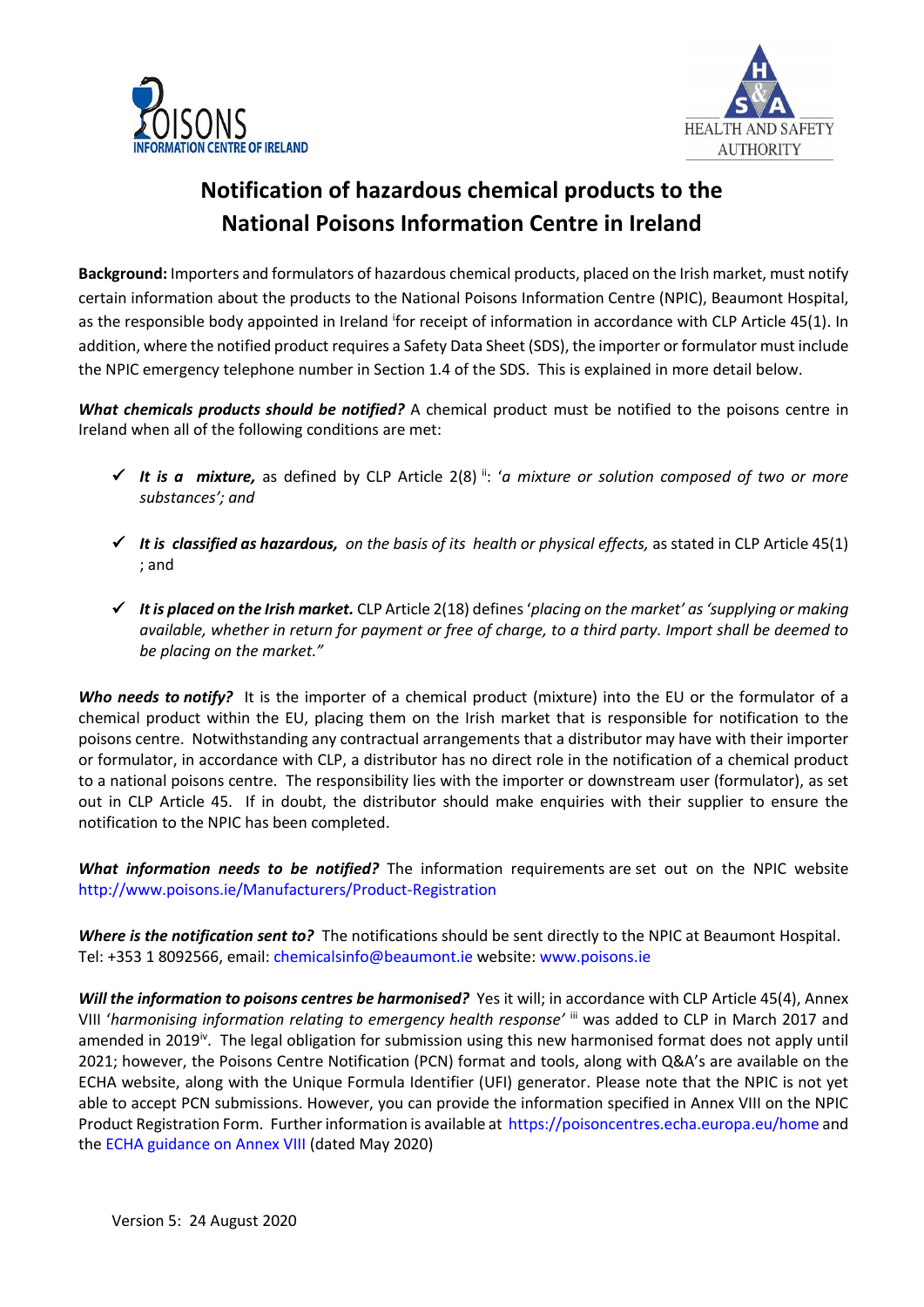*Do I need to notify other EU poisons centres?* Yes, when a hazardous chemical product is placed on the market in another EU Member State it also requires notification to the poisons centre of that Member State, where established. There is a list of European Poisons Centres available at the following [link](http://ec.europa.eu/DocsRoom/documents/5219/attachments/1/translations/en/renditions/native)

*CLP Article 45 states: Member States shall appoint a body or bodies responsible for receiving information relevant, in particular, for formulating preventative and curative measures, in particular in the event of emergency health response, from importers and downstream users placing mixtures on the market. This information shall include the chemical composition of mixtures placed on the market and classified as hazardous on the basis of their health or physical effects, including the chemical identity of substances in mixtures for which a request for use of an alternative chemical name has been accepted by the Agency, in accordance with Article 24*

Safety Data Sheets and Emergency Numbers: In accordance with the provisions of Annex II of REACH<sup>v</sup>, it is obligatory to include a poisons centre emergency number in Section 1.4 of an SDS, taking note of the following:

- Any chemical product that meets the provisions outlined above should be notified to the poisons centre in Ireland and the associated safety data sheet for that chemical product should include the NPIC emergency contact number.
- $\checkmark$  It is permitted to include (in addition) an external emergency number, as appropriate.
- $\checkmark$  The NPIC emergency number cannot be used in Section 1.4 of an SDS until the notification process, which includes the payment of an annual fee, is complete. The notification process is explained on the NPIC website<http://www.poisons.ie/Manufacturers/Product-Registration>
- $\checkmark$  Where there is a delay in updating the SDS with the NPIC emergency number after the notification process is complete, the company needs to ensure that the additional emergency number, currently listed in section 1.4, continues to operate effectively in English. If there are any limitations to its use, this should be clearly stated in the SDS, until such time as the SDS is updated with the NPIC number.
- $\checkmark$  When placing hazardous chemical products on the market in other EU Member States, the respective poisons centre/appointed body number, where established, is required to be included in Section 1.4 of the SDS. Further information is available on the ECHA website under the [National Helpdesk contact](http://echa.europa.eu/web/guest/support/helpdesks/national-helpdesks/list-of-national-helpdesks)  [details.](http://echa.europa.eu/web/guest/support/helpdesks/national-helpdesks/list-of-national-helpdesks) The poisons centre number in one EU Member State may not be used for other Member States.

**Annex II of REACH states**: "*References to emergency information services shall be provided. If an official advisory body exists in the Member State where the substance or mixture is placed on the market (this may be the body responsible for receiving information relating to health referred to in Article 45 of Regulation (EC) No 1272/2008), its telephone number shall be given and can suffice".* 

**ECHA guidance on the compilation of SDSs states:** *The supplier must provide a reference to emergency information services. If an official advisory body as defined in the legal text above exists reference to it must be made. Otherwise (or in addition) reference to an emergency service belonging to the supplier himself or to a competent third party provider of such a service must be made. Where the supplier provides his own emergency information service, be it alone or in combination with an official advisory body or other provider, the necessary competence should be available".*